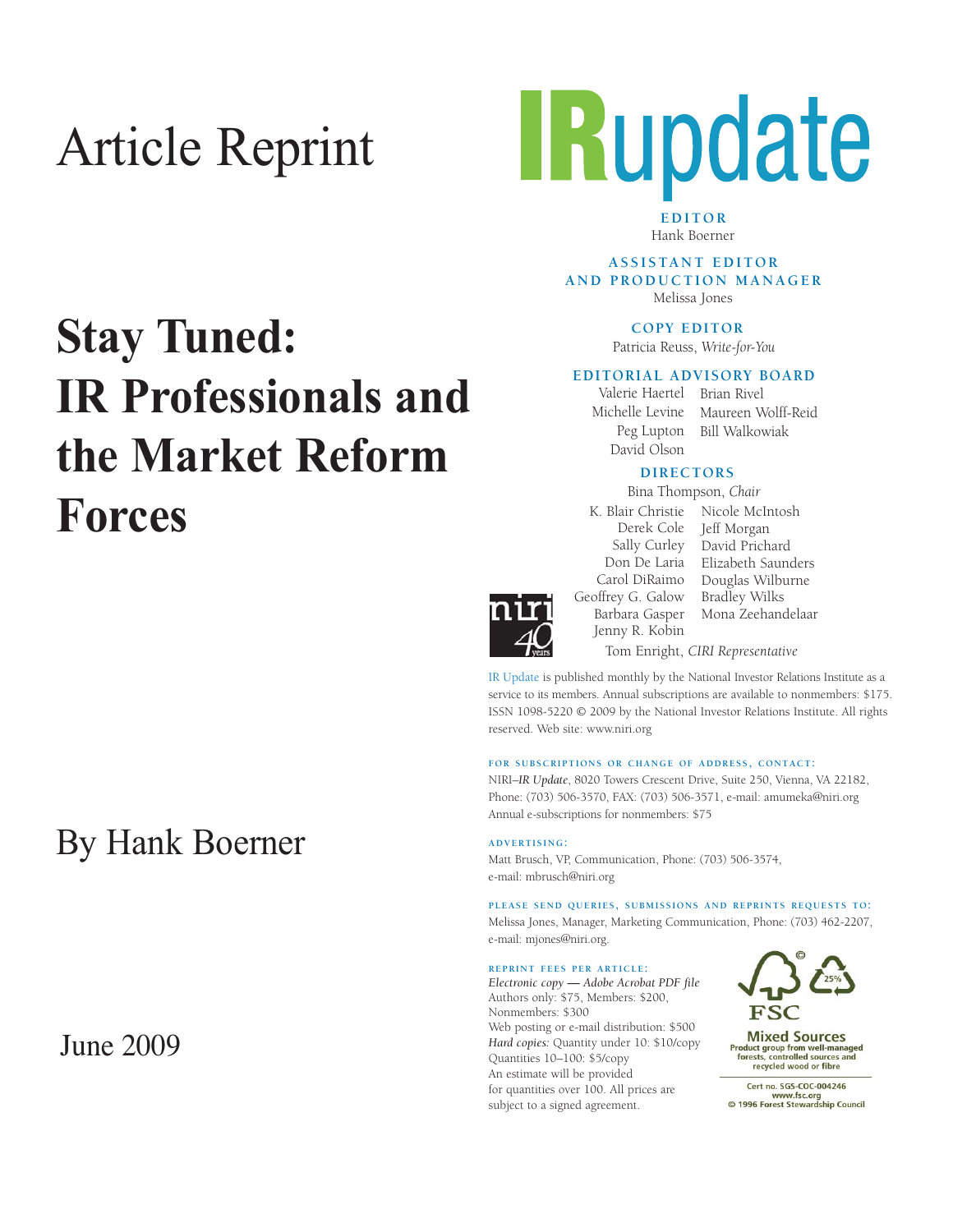### STAY TUNED BY HANK BOERNER

# IR Professionals and the Market Reform Forces

# — Do Tune In!



Inis year NIRI celebrates 40 years - an organization life spanning four decades, with many individual members experiencing numerous bull and bear market phases during their career. Long-term members may feel they have "seen it all," and still can be surprised by starting developments — such as the Madoff Scheme or the absolute seizing up of the credit markets in 2008.

The forces for reform typically come out in force in the down cycles, and especially after public anger bubbles up and triggers new legislation, financial markets regulation, and investors register extreme displeasure with companies and equities markets in opinion polls. We are in one of these times of dramatic market and societal stress, with ever-more powerful forces aligning today to force change, including imposition of new regulations and restrictions on business, and on a number of investing activities (such as regulation of hedge funds and measures on short-selling). The forces playing off each other today include a growing army of activist institutional investors, elected public officials, media, third party issue advocates, and non-governmental organizations (NGOs) with some implied of the powers of the public sector.

An issue or bundle of issues may begin to register with shareholders this way: an investor or coalition of investors (usually the asset owners) unite on an issue. Let's say…*climate change…global warming…carbon emissions.* And this year, especially, Say on Pay (shareholders voting "yes" to proxy proposals to give owners an advisory and non-binding vote on executive compensation). The shareowners go to work individually and often now through their coalitions to effect change in corporate policies, behavior, practices and performance on a specific issue or bundle of issues.

### Targeting Uber-Investor Buffett

No company is exempt: Take famed investor Warren Buffett and the mega-cap company he heads, Berkshire Hathaway. Its annual meetings are love-fests in Omaha, with thousands of

adoring owners in attendance and hanging on his every word. But for some investors, there are not enough words — that is, words published describing Berkshire's sustainability issues. Trillium Assets Management, a leading Socially Responsible Investor (SRI), teamed with the International Labor Rights Forum and the environmental group International Rivers, to call on the company's 2,000+ institutional owners to back a shareholder-sponsored proposal requesting that the company issue a sustainability report on its ESG issues (environmental, social and governance). PROXY Governance and CalPERS backed the proposal.

The Berkshire portfolio is a hybrid sort of mutual fund, holding company and investment banker rolled into one. Wholly-owned companies in portfolio have issues of concern to certain investors. PacifiCorp has water pollution issues. Russell Athletic is accused of labor violations in Honduras. PetroChina — which equity guru Buffett somewhat disposed of with nice profits — is linked to human rights abuse in Darfur, in western Sudan. So the shareholder forces would have all this and more published in a sustainability report that the company seems to be resisting.

#### Tune in to Investor Coalitions

These kinds of campaigns are going on with increased frequency these days. The critical issue may bubble up from an activist or advocacy group, domestic or international, and be brought to forums where activist shareholders gather. Like-minded investors may lend their weight to the issue, and bring it back to the investor coalition, such as the Investor Network on Climate Risk (INCR), or the Investor Environmental Health Network (IEHN).

IEHN institutions manage \$41 billion in assets and generate publicity about toxic materials and contaminants in toys and consumer products. The approach: IEHN states that government regulations and product bans and negative headlines can damage corporate reputations and cause "toxic lockout" for investors. Therefore, it's better to limit use of toxic substance and improve